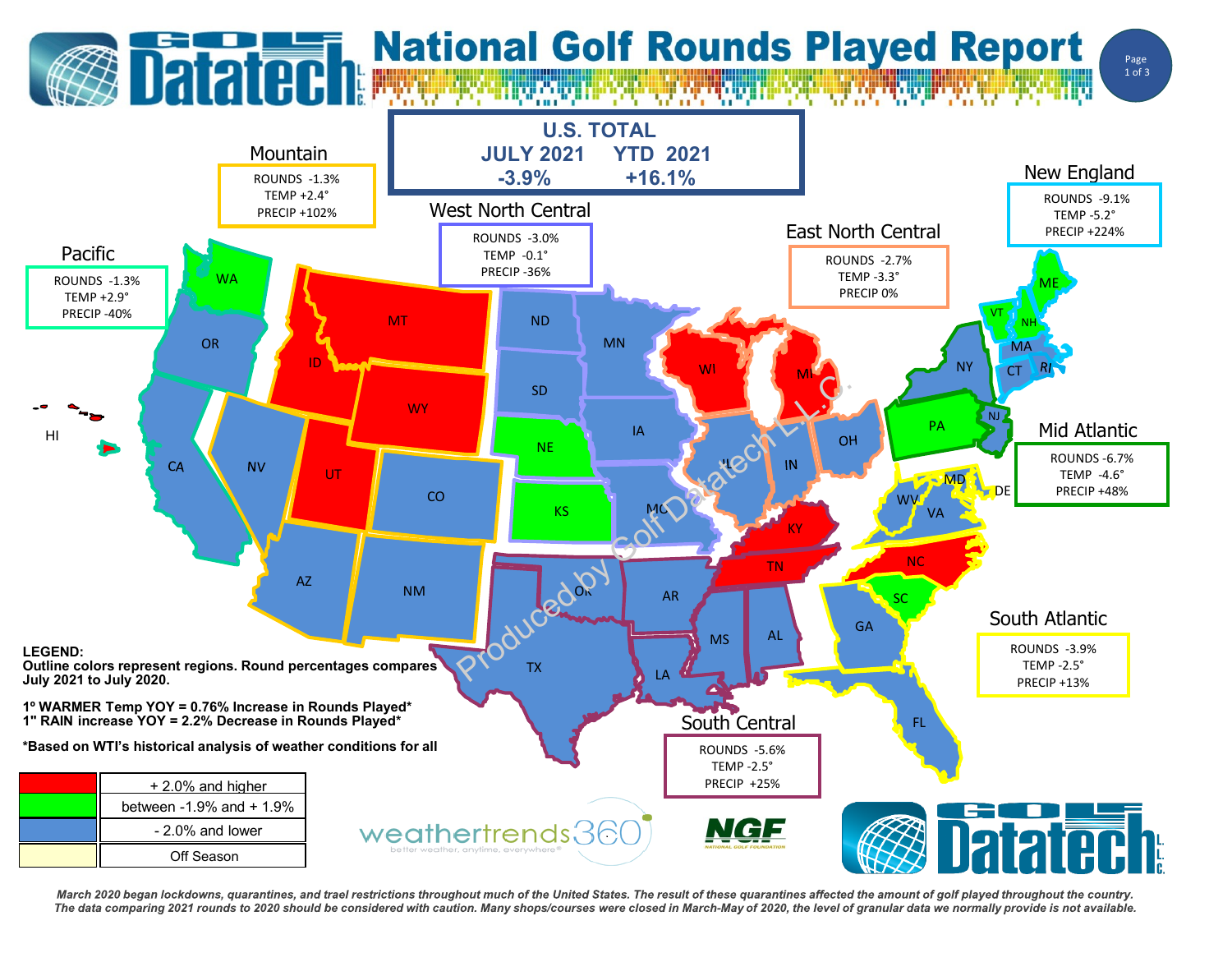## **i National Golf Rounds Played Report**<br>National Golf Rounds Played Report **DESCRIPTION OF REAL PROPERTY**

**JULY 2021**

|                           | <b>JULY.</b>         | <b>YTD</b> |                                     |          |            |                       | JULY.                | <b>YTD</b> |
|---------------------------|----------------------|------------|-------------------------------------|----------|------------|-----------------------|----------------------|------------|
| <b>PACIFIC</b>            | $-1.3%$              | 31.4%      |                                     |          |            | <b>SOUTH ATLANTIC</b> | $-3.9%$              | 9.6%       |
| CA                        | $-2.4%$              | 32.0%      |                                     | JULY.    | <b>YTD</b> | DE, DC, MD            | $-6.9%$              | 11.9%      |
| Los Angeles               | $\ddot{\phantom{0}}$ |            | <b>UNITED STATES</b>                | $-3.9%$  | 16.1%      | Washington/Baltimore  | $\star$              |            |
| <b>Orange County</b>      |                      |            | <b>Public Access</b>                | $-2.9%$  | 18.3%      | <b>FL</b>             | $-8.4%$              | 7.1%       |
| Palm Springs              |                      |            | Private                             | $-7.7%$  | 8.2%       | Jacksonville          |                      |            |
| Sacramento                |                      |            |                                     |          |            | Orlando               |                      |            |
| San Diego                 |                      |            | <b>EAST NORTH CENTRAL</b>           | $-2.7%$  | 24.3%      | Tampa                 |                      |            |
| San Francisco/Oakland     |                      |            | IL                                  | $-6.9%$  | 31.6%      | Palm Beach            |                      |            |
| HI                        | 29.0%                | 36.9%      | Chicago                             | $\star$  |            | Naples/Ft Myers       |                      |            |
| <b>OR</b>                 | $-2.4%$              | 17.5%      | IN                                  | $-6.7%$  | 4.5%       | Miami/Ft.Lauderdale   |                      |            |
| Portland                  | $\star$              | $\bullet$  | MI                                  | 2.6%     | 32.9%      | $G_{\mathbf{A}}$      | $-7.1%$              | 5.5%       |
| <b>WA</b>                 | $-1.8%$              | 36.8%      | Detroit                             | $\star$  |            | Atlanta               | $\star$              |            |
| Seattle                   |                      |            | OH                                  | $-8.0%$  | 22.8%      | <b>NC</b>             | 5.7%                 | 19.5%      |
|                           |                      |            | Cincinnati                          |          |            | Greensboro/Raleigh    | $\star$              |            |
| <b>MOUNTAIN</b>           | $-1.3%$              | 7.4%       | Cleveland                           |          |            | <b>SC</b>             | 1.7%                 | 19.0%      |
| AZ                        | $-12.3%$             | 7.8%       | WI                                  | 7.4%     | 22.4%      | Charleston            |                      |            |
| Phoenix                   | $\star$              |            |                                     |          |            | <b>Hilton Head</b>    |                      |            |
| CO                        | $-2.0%$              | $-2.0%$    |                                     |          |            | Myrtle Beach          |                      |            |
| Denver                    | $\star$              | $\star$    | <b>SOUTH CENTRAL</b>                | $-5.6%$  | 9.5%       | VA, WV                | $-4.8%$              | 0.7%       |
| ID, WY, MT, UT            | 3.7%                 | 7.9%       | AL                                  | $-6.3%$  | 13.9%      |                       |                      |            |
| <b>NM</b>                 | $-5.8%$              | 7.9%       | AR, LA, MS                          | $-12.1%$ | 3.2%       | <b>MID ATLANTIC</b>   | $-6.7%$              | 25.1%      |
| <b>NV</b>                 | $-3.7%$              | 26.8%      | OK                                  | $-18.5%$ | $-6.7%$    | <b>NJ</b>             | $-8.4%$              | 31.1%      |
| Las Vegas                 | $\star$              |            | KY, TN                              | 2.5%     | 19.4%      | <b>NY</b>             | $-10.9%$             | 21.8%      |
|                           |                      |            | <b>TX</b>                           | $-6.0%$  | 9.1%       | New York City         | $\star$              |            |
| <b>WEST NORTH CENTRAL</b> | $-3.0%$              | 9.0%       | Dail'as/Ft. Worth                   |          |            | PA                    | $-0.6%$              | 25.8%      |
| KS, NE                    | 0.9%                 | 6.6%       | Houston                             |          |            | Philadelphia          |                      |            |
| ND,SD                     | $-3.2%$              | 2.7%       | San Antonio                         |          | $\star$    | Pittsburgh            |                      |            |
| MN                        | $-6.5%$              | 4.1%       |                                     |          |            |                       |                      |            |
| Minneapolis/St.Paul       | $\star$              | $\star$    | *Not reporting results at this time |          |            | <b>NEW ENGLAND</b>    | $-9.1%$              | 17.6%      |
| IA, MO                    | $-3.0%$              | 17.3%      |                                     |          |            | CT, MA, RI            | $-12.6%$             | 10.4%      |
| <b>St Louis</b>           |                      |            |                                     |          |            | <b>Boston</b>         | $\ddot{\phantom{0}}$ |            |
| <b>Kansas City</b>        |                      |            |                                     |          |            | ME, NH, VT            | $-0.8%$              | 37.8%      |
|                           |                      |            |                                     |          |            |                       |                      |            |

The percentages represent the differences in number of rounds played comparing July 2021 to July 2020 For more information contact Golf Datatech **golfroundsplayed@golf-datatech.com** 

March 2020 began lockdowns, quarantines, and trael restrictions throughout much of the United States. The result of these quarantines affected the amount of golf played throughout the country. The data comparing 2021 rounds to 2020 should be considered with caution. Many shops/courses were closed in March-May of 2020, the level of granular data we normally provide is not available.